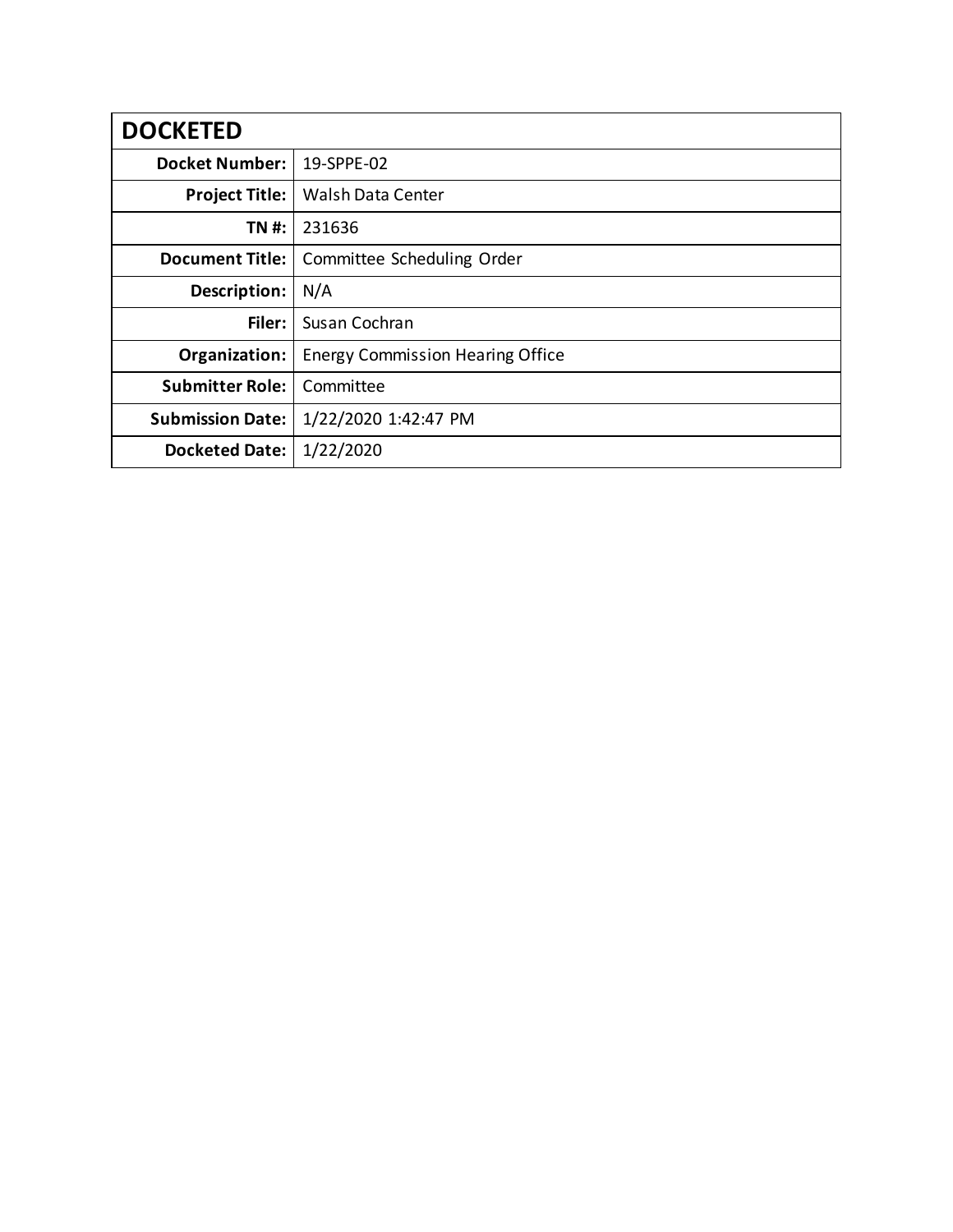

**State of California State Energy Resources Conservation and Development Commission 1516 Ninth Street, Sacramento, CA 95814 1-800-822-6228 – www.energy.ca.gov**

#### **APPLICATION FOR SMALL POWER PLANT EXEMPTION FOR THE:**

*WALSH BACKUP GENERATING FACILITY*

**Docket No. 19-SPPE-02**

# **COMMITTEE SCHEDULING ORDER**

On January 6, 2020, the California Energy Commission (CEC) Committee (Committee)[1](#page-1-0) issued its "Committee Proposed Schedule," setting forth a proposed schedule and inviting the parties to provide any comments on the proposed schedule no later than January 8, [2](#page-1-1)020.<sup>2</sup>

Having received no comments from any party, the Committee hereby adopts the following schedule for the proceeding. The Committee encourages the parties to make their best efforts to complete the milestones ahead of these dates.

<span id="page-1-0"></span> <sup>1</sup> The CEC appointed a committee consisting of Karen Douglas, Commissioner and Presiding Member, and Patty Monahan, Commissioner and Associate Member (the Committee), on July 15, 2019 (TN 228984).

<span id="page-1-1"></span><sup>2</sup> TN 231385.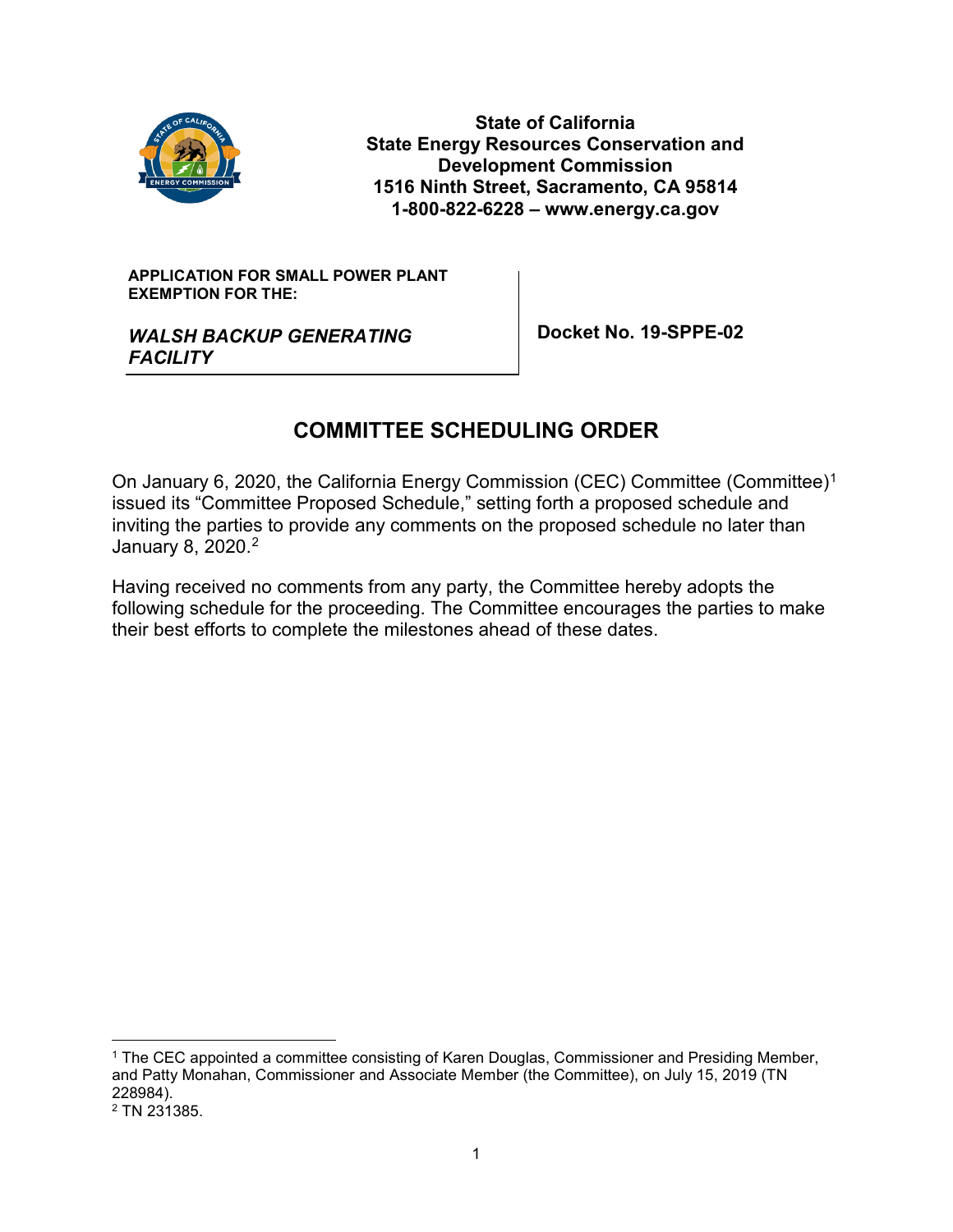# **WALSH BACKUP GENERATING FACILITY SPPE SCHEDULE JANUARY 2020**

| <b>ACTIVITY</b>                                                                                                        | <b>DEADLINE</b>                                                                                          |
|------------------------------------------------------------------------------------------------------------------------|----------------------------------------------------------------------------------------------------------|
| <b>Staff Files its Environmental Review</b><br>Document and sends the appropriate notice<br>to the State Clearinghouse | No later than February 18, 2020                                                                          |
| <b>Public Comment Period on Staff's</b><br><b>Environmental Review Document Closes</b>                                 | 30 days after publication of Staff's<br>Environmental Review Document <sup>3</sup>                       |
| Staff responds to comments                                                                                             | 7 days after close of public comment<br>period                                                           |
| Last Day to File Petition to Intervene <sup>4</sup>                                                                    | March 30, 2020                                                                                           |
| All Parties File Opening Testimony                                                                                     | 7 days after Staff publishes responses to<br>comments on Staff's Environmental<br><b>Review Document</b> |
| All Parties to File Reply testimony <sup>5</sup>                                                                       | 7 days after opening testimony filed                                                                     |
| Prehearing Conference (PHC) statement filed                                                                            | 3-5 days after reply testimony filed                                                                     |
| <b>PHC</b>                                                                                                             | 7-10 days after PHC statement filed                                                                      |
| Evidentiary hearing (EH)                                                                                               | 7 days after PHC <sup>6</sup>                                                                            |
| Committee files Proposed Decision <sup>7</sup>                                                                         | 30 days after EH                                                                                         |
| Final Adoption Hearing by the Commission                                                                               | Second Quarter 2020                                                                                      |

<span id="page-2-0"></span> <sup>3</sup> Please note that the State Clearinghouse has 3 days to distribute. (Pub. Resources Code, §21091, subd. (c)(3).)

<span id="page-2-1"></span><sup>4</sup> The deadline to file a petition for intervention shall be established by the presiding member, or if no deadline is establishes, at least 30 days prior the first evidentiary hearing. (Cal. Code Regs., tit. 20, §1211.7, subd. (b).)

<span id="page-2-2"></span> $5$  Seven days prior to evidentiary hearings or other day set by the presiding member. (Cal. Code Regs., tit. 20, § 1943.)

<span id="page-2-3"></span><sup>6</sup> Evidentiary hearings shall commence no later than 100 days after filing the application for an SPPE unless otherwise ordered by the presiding member. In the "Committee Order on Evidentiary Hearing and Requiring a Joint Stipulated Schedule and Status Report," the Committee extended the deadline for the hearing pursuant to California Code of Regulations, title 20, sections 1203, subdivision (f) and 1944, subdivision (b). (TN 230966)

<span id="page-2-4"></span><sup>7</sup> Cal. Code Regs., tit. 20, §1945, subd. (a).